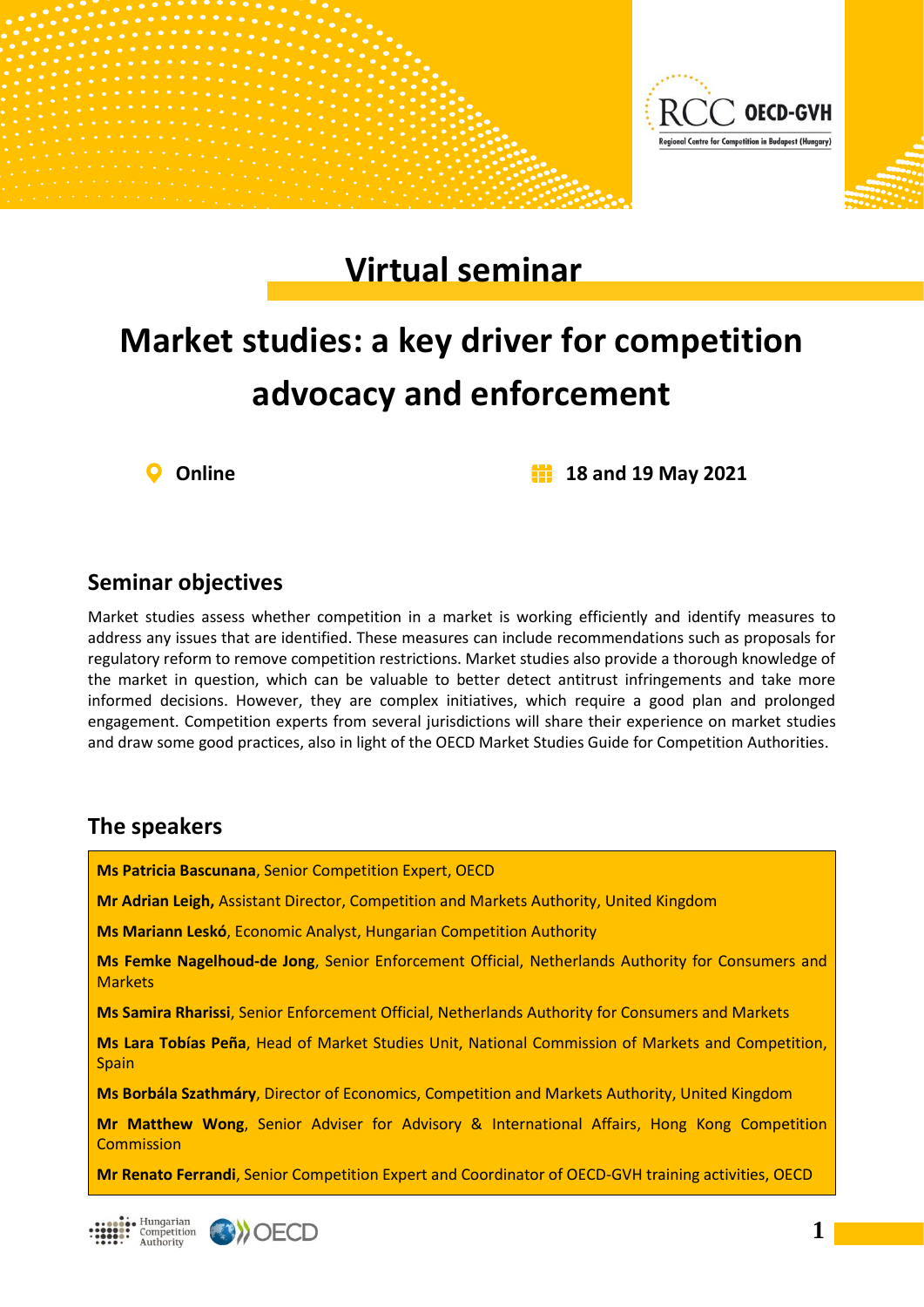### **Agenda**

| Tuesday, 18 May 2021 - morning session   |                                                                                                                     |  |
|------------------------------------------|---------------------------------------------------------------------------------------------------------------------|--|
| <b>THE OBJECTIVES</b>                    |                                                                                                                     |  |
| 09.30-10.00                              | <b>Opening remarks</b>                                                                                              |  |
| (Paris time)                             | Mr László Bak, Vice President of the GVH, Hungary                                                                   |  |
|                                          | Mr Renato Ferrandi, Coordinator of OECD-GVH training activities, OECD                                               |  |
| 10.00-11.00                              | <b>Using Market Studies to Tackle Emerging Competition Issues</b>                                                   |  |
|                                          | Ms Patricia Bascunana and Mr Renato Ferrandi, OECD                                                                  |  |
| 11.00-12.00                              | The Dutch experience with market studies: objectives, risks and opportunities<br>A case study into mobile appstores |  |
|                                          | Ms Femke Nagelhoud-de Jong and Ms Samira Rharissi, the Netherlands                                                  |  |
| Tuesday, 18 May 2021 - afternoon session |                                                                                                                     |  |
| <b>THE USE</b>                           |                                                                                                                     |  |
| 14.00-14.10                              | <b>Introduction</b>                                                                                                 |  |
| (Paris time)                             | Mr Renato Ferrandi, Coordinator of OECD-GVH training activities, OECD                                               |  |
| 14.10-15.10                              | Market studies can enhance and support competition enforcement                                                      |  |
|                                          | Ms Borbála Szathmáry and Mr Adrian Leigh, CMA, United Kingdom                                                       |  |
| 15.10-16.00                              | Market studies can strengthen competition advocacy initiatives                                                      |  |
|                                          | Ms Mariann Leskó, Hungary                                                                                           |  |
|                                          |                                                                                                                     |  |
| <b>Wednesday, 19 May 2021</b>            |                                                                                                                     |  |
| <b>THE PROCESS</b>                       |                                                                                                                     |  |
| 09.30-09.45                              | Introduction                                                                                                        |  |
| (Paris time)                             | Mr Renato Ferrandi, Coordinator of OECD-GVH training activities, OECD                                               |  |
| 9.45-10.45                               | The Spanish experience on Market study: practical tips                                                              |  |
|                                          | Ms Lara Tobías Peña, Spain                                                                                          |  |
| 10.45-11.15                              | The ICN Work Products on Market Studies                                                                             |  |